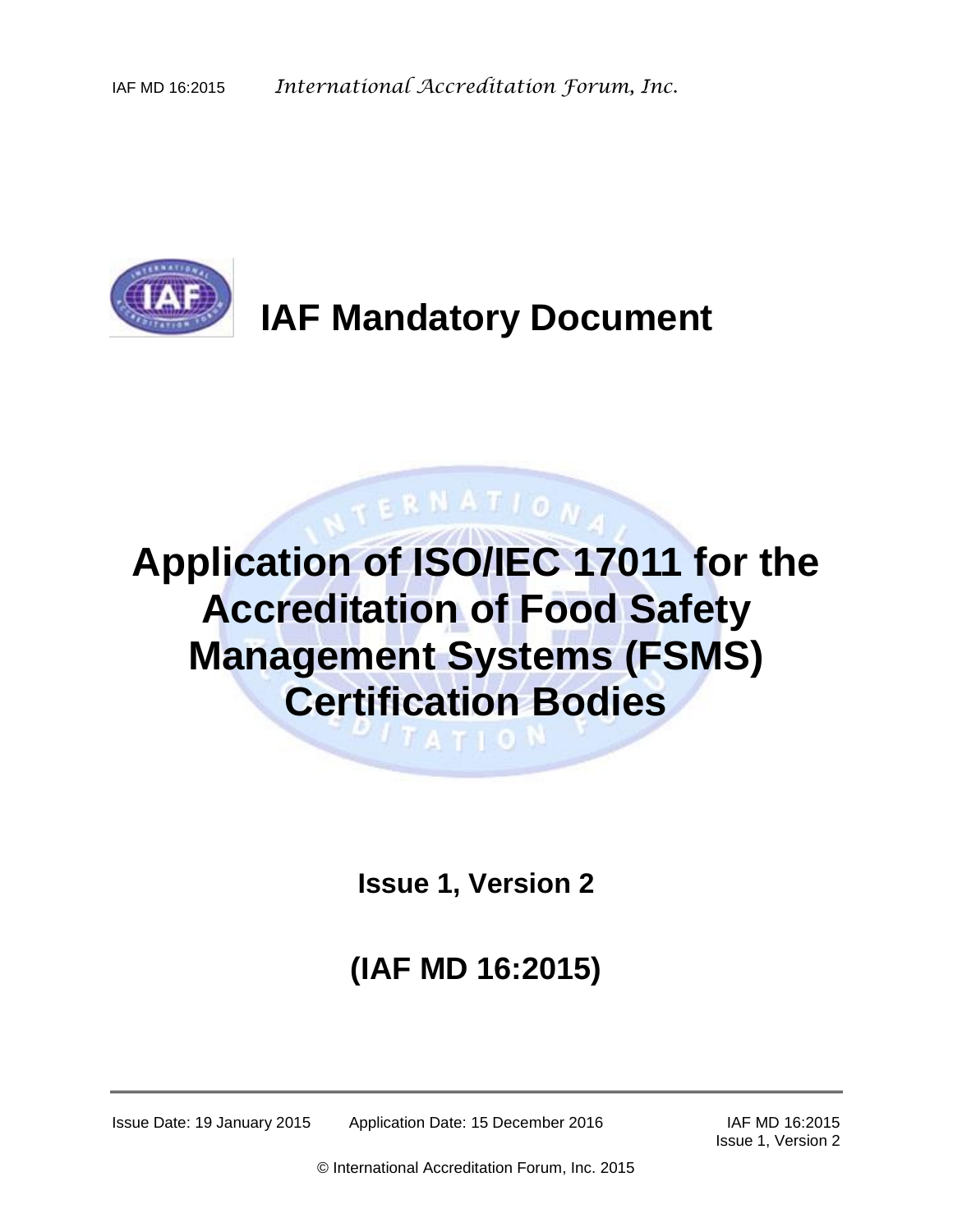#### Issue 1 **Application of ISO/IEC 17011 for the Accreditation of** Version 2 **Food Safety Management Systems (FSMS) Certification Bodies** Page 2 of 15

The International Accreditation Forum, Inc. (IAF) facilitates trade and supports regulators by operating a worldwide mutual recognition arrangement among Accreditation Bodies (ABs) in order that the results issued by Conformity Assessment Bodies (CABs) accredited by IAF members are accepted globally.

Accreditation reduces risk for business and its customers by assuring that accredited Conformity Assessment Bodies (CABs) are competent to carry out the work they undertake within their scope of accreditation. Accreditation Bodies (ABs) that are members of IAF and the CABs they accredit are required to comply with appropriate international standards and the applicable IAF application documents for the consistent application of those standards.

ABs that are signatories to the IAF Multilateral Recognition Arrangement (MLA) are evaluated regularly by an appointed team of peers to provide confidence in the operation of their accreditation programs. The structure and scope of the IAF MLA is detailed in IAF PR 4 - Structure of IAF MLA and Endorsed Normative Documents.

The IAF MLA is structured in five levels: Level 1 specifies mandatory criteria that apply to all ABs, ISO/IEC 17011. The combination of a Level 2 activity(ies) and the corresponding Level 3 normative document(s) is called the main scope of the MLA, and the combination of Level 4 (if applicable) and Level 5 relevant normative documents is called a sub-scope of the MLA.

- The main scope of the MLA includes activities e.g. product certification and associated mandatory documents e.g. ISO/IEC 17065. The attestations made by CABs at the main scope level are considered to be equally reliable.
- The sub scope of the MLA includes conformity assessment requirements e.g. ISO 9001 and scheme specific requirements, where applicable, e.g. ISO TS 22003. The attestations made by CABs at the sub scope level are considered to be equivalent.

The IAF MLA delivers the confidence needed for market acceptance of conformity assessment outcomes. An attestation issued, within the scope of the IAF MLA, by a body that is accredited by an IAF MLA signatory AB can be recognized worldwide, thereby facilitating international trade.

Issue No 1, Version 2 Approved by IAF Technical Committee **Date: 21 August 2012** Approved by IAF Members **Date: 02 July 2014** Issue Date: 19 January 2015 Application Date: 15 December 2016 Name for Enquiries: Elva Nilsen, IAF Corporate Secretary Contact: Phone: +1 (613) 454-8159 Email: [secretary@iaf.nu](mailto:secretary@iaf.nu)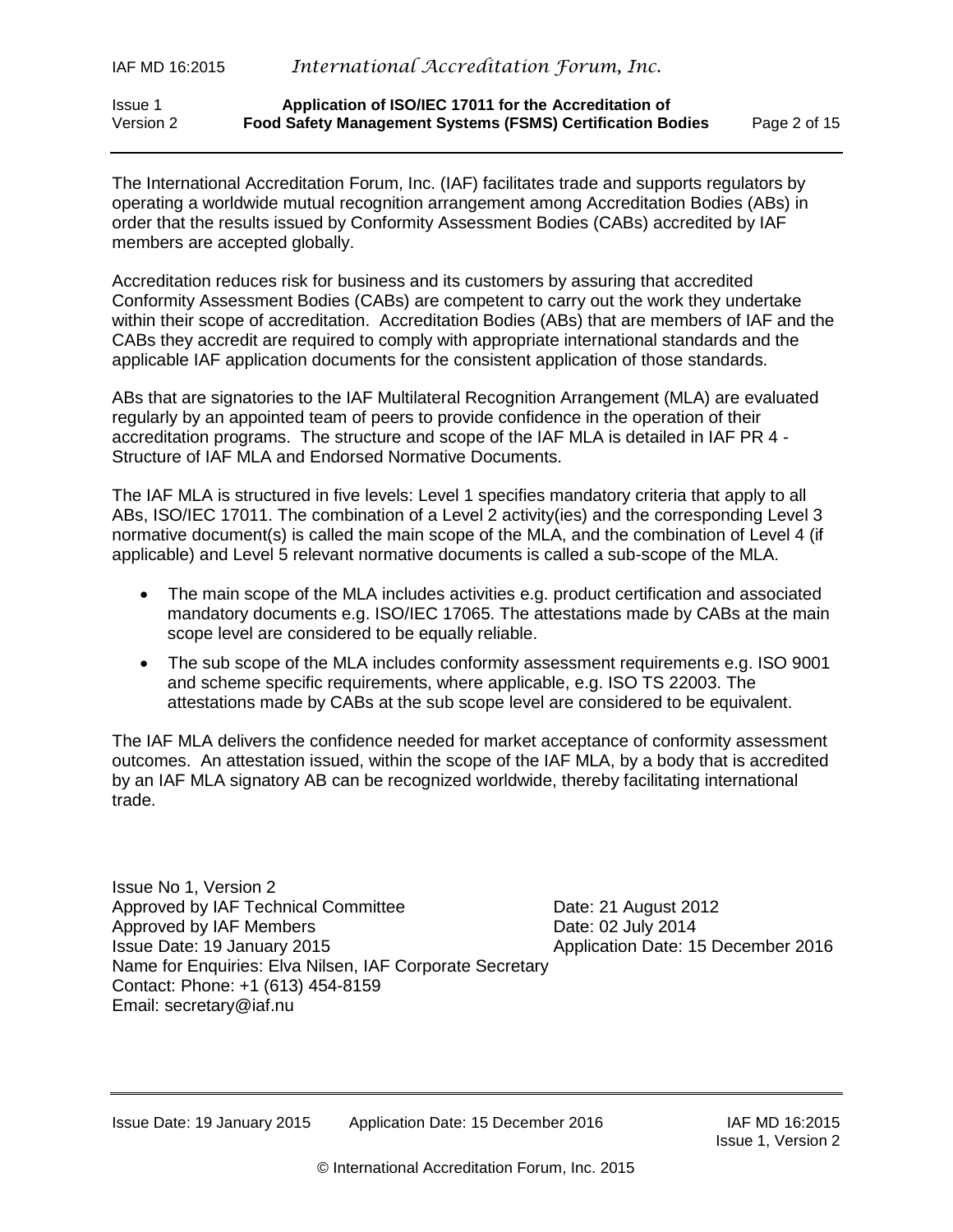Issue 1 **Application of ISO/IEC 17011 for the Accreditation of** Version 2 **Food Safety Management Systems (FSMS) Certification Bodies** Page 3 of 15

#### **Introduction to IAF Mandatory Documents**

The term "should" is used in this document to indicate recognized means of meeting the requirements of the standard. A Conformity Assessment Body (CAB) can meet these in an equivalent way provided this can be demonstrated to an Accreditation Body (AB). The term "shall" is used in this document to indicate those provisions which, reflecting the requirements of the relevant standard, are mandatory.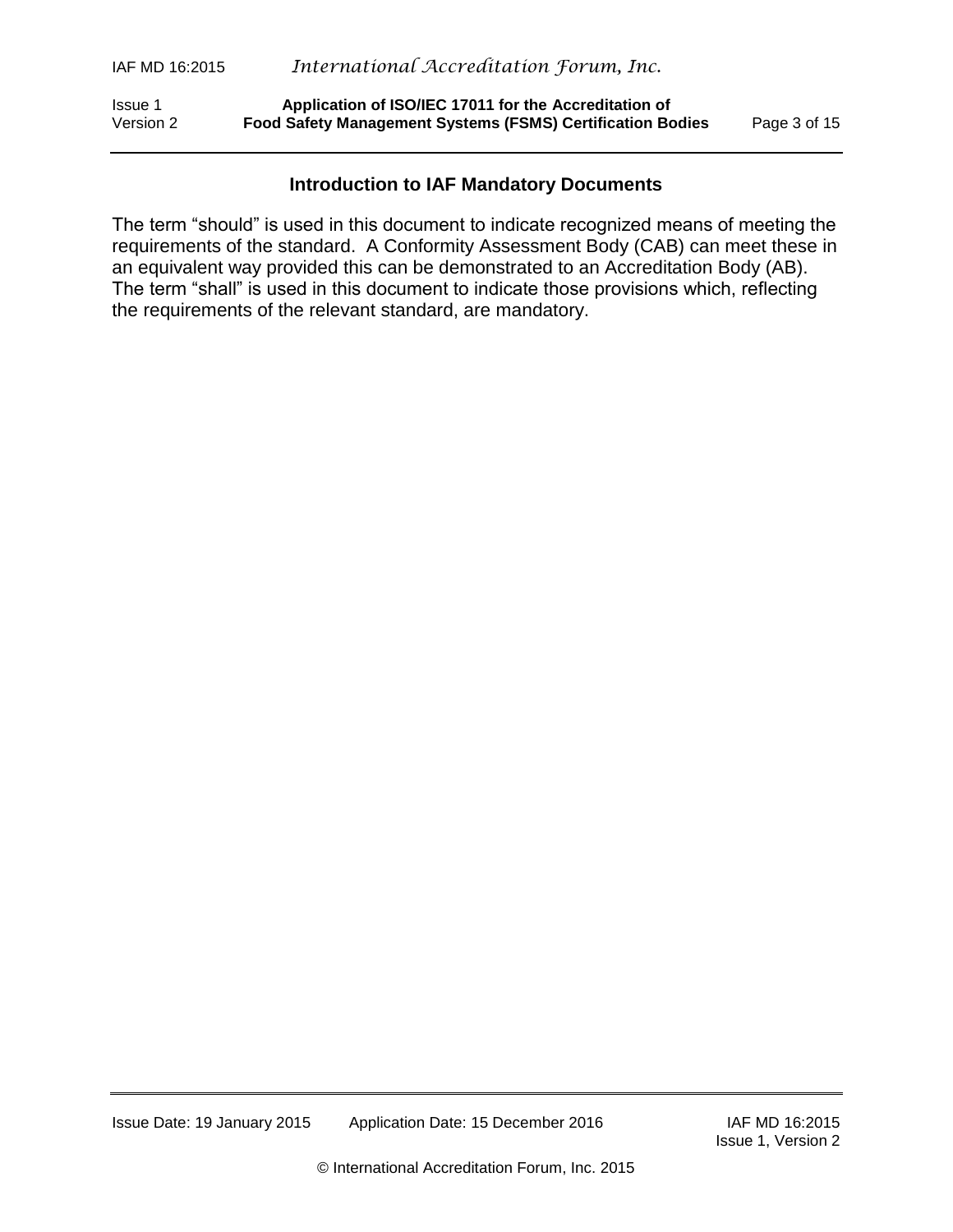Issue 1 **Application of ISO/IEC 17011 for the Accreditation of** Version 2 **Food Safety Management Systems (FSMS) Certification Bodies** Page 4 of 15

#### **TABLE OF CONTENTS**

| 0.  | <b>INTRODUCTION</b>                              | 6              |
|-----|--------------------------------------------------|----------------|
| 1.  | <b>SCOPE</b>                                     | 6              |
| 2.  | <b>NORMATIVE REFERENCES</b>                      | 7              |
| 3.  | <b>TERMS AND DEFINITIONS</b>                     | 7              |
| 4.  | <b>ACCREDITATION BODY</b>                        | 7              |
| 4.1 | Legal responsibility                             | 7              |
| 4.2 | Structure                                        | $\overline{7}$ |
| 4.3 | Impartiality                                     | $\overline{7}$ |
| 4.4 | Confidentiality                                  | $\overline{7}$ |
| 4.5 | Liability and financing                          | $\overline{7}$ |
| 4.6 | Accreditation activity                           | 8              |
| 5.  | <b>MANAGEMENT</b>                                | 8              |
| 5.1 | General                                          | 8              |
| 5.2 | Management system                                | 8              |
| 5.3 | Document control                                 | 8              |
| 5.4 | Records                                          | 8              |
| 5.5 | Nonconformities and corrective actions           | 8              |
| 5.6 | Preventive actions                               | 8              |
| 5.7 | Internal audits                                  | 8              |
| 5.8 | Management reviews                               | 8              |
| 5.9 | Complaints                                       | 8              |
| 6.  | <b>HUMAN RESOURCES</b>                           | 9              |
| 6.1 | Personnel associated with the Accreditation Body | 9              |
| 6.2 | Personnel involved in the accreditation process  | 9              |
| 6.3 | Monitoring                                       | 10             |
| 6.4 | Personnel records                                | 10             |
| 7.  | <b>ACCREDITATION PROCESS</b>                     | 10             |
| 7.1 | Accreditation criteria and information           | 10             |
| 7.2 | Application for accreditation                    | 11             |

Issue 1, Version 2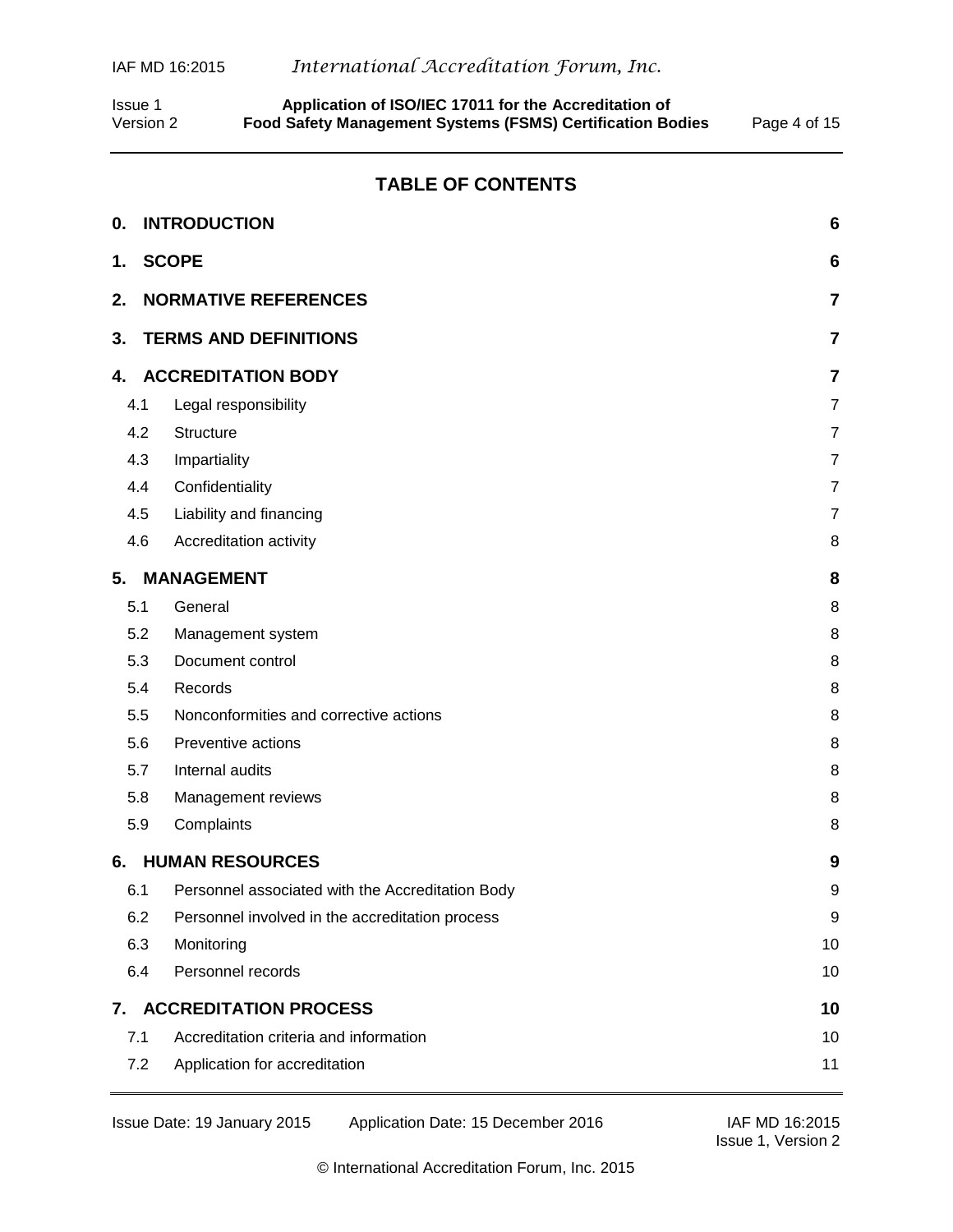# IAF MD 16:2015 *International Accreditation Forum, Inc.*

## Issue 1 **Application of ISO/IEC 17011 for the Accreditation of** Version 2 **Food Safety Management Systems (FSMS) Certification Bodies** Page 5 of 15

| 7.3  | Resource review                                               | 11 |
|------|---------------------------------------------------------------|----|
| 7.4  | Subcontracting the assessment                                 | 11 |
| 7.5  | Preparation for assessment                                    | 11 |
| 7.6  | Document and record review                                    | 12 |
| 7.7  | On-site assessment                                            | 13 |
| 7.8  | Analysis of findings and assessment report                    | 13 |
| 7.9  | Decision-making and granting accreditation                    | 13 |
| 7.10 | Appeals                                                       | 13 |
| 7.11 | Reassessments and surveillance                                | 14 |
| 7.12 | <b>Extending accreditation</b>                                | 14 |
| 7.13 | Suspending, withdrawing or reducing accreditation             | 14 |
| 7.14 | Records on CABs                                               | 14 |
| 7.15 | Proficiency testing and other comparisons for laboratories    | 14 |
| 8.   | <b>RESPONSIBILITIES OF THE ACCREDITATION BODY AND THE CAB</b> | 14 |
| 8.1  | Obligations of the CAB                                        | 14 |
| 8.2  | Obligations of the Accreditation Body                         | 14 |
| 8.3  | Reference to accreditation and use of symbols                 | 14 |
|      |                                                               |    |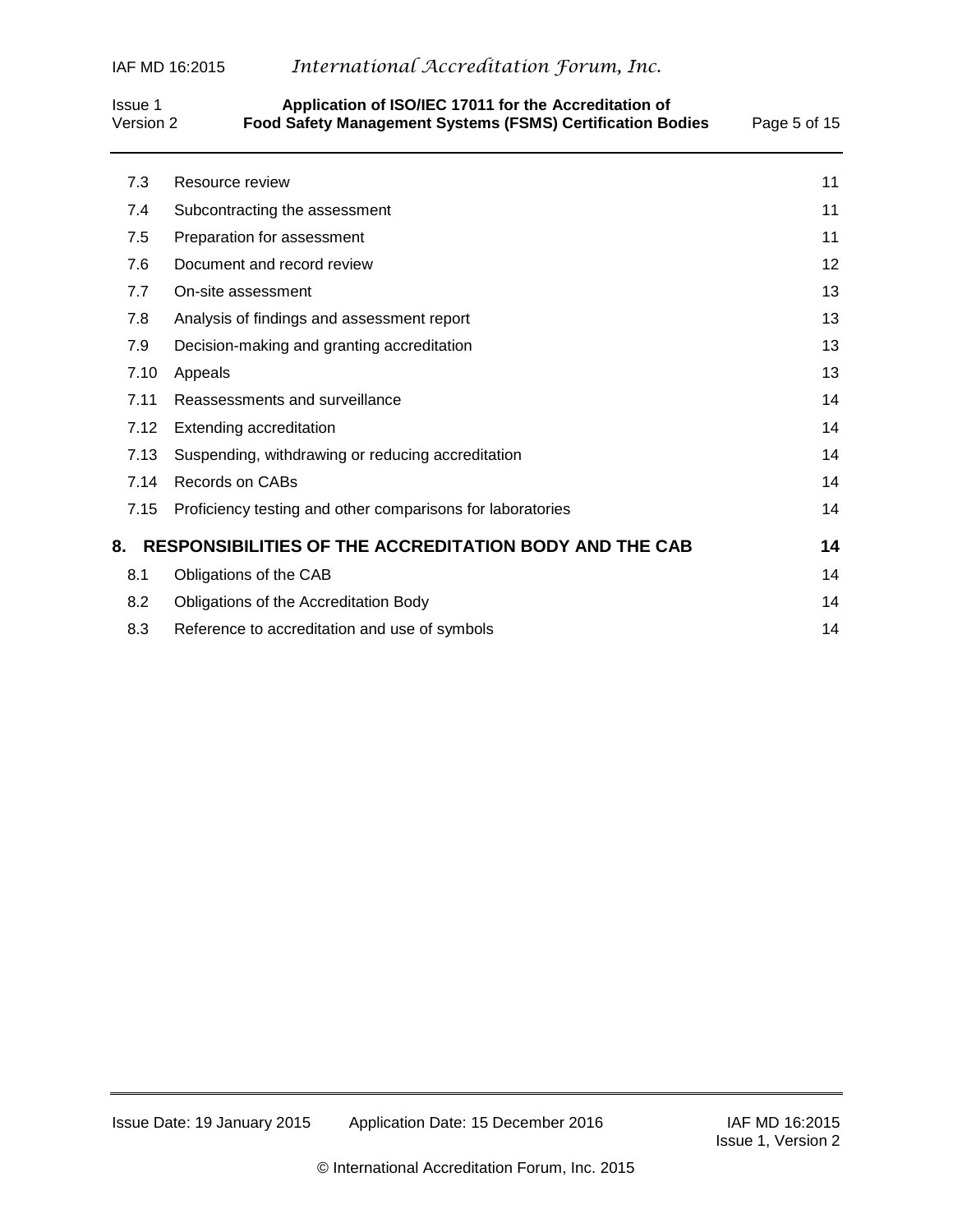# Application of ISO/IEC 17011 for the Accreditation of Food Safety Management Systems (FSMS) Certification Bodies

*This document is mandatory for the consistent application of ISO/IEC 17011:2004 for scoping the accreditation of Food Safety Management System (FSMS) Certification Bodies. All clauses of ISO/IEC 17011:2004 continue to apply and this document does not supersede any of the requirements in that standard.*

## <span id="page-5-0"></span>**0. INTRODUCTION**

0.1 ISO/IEC 17011 is an International Standard that sets out the requirements for bodies operating accreditation systems for Conformity Assessment Bodies.

0.2 The objective of this document is to enable Accreditation Bodies to harmonize their application of ISO/IEC 17011 for the accreditation of bodies providing audit and certification of Food Safety Management Systems (FSMS). This document provides normative criteria on the application of ISO/IEC 17011 for the accreditation of bodies providing certification of organization's food safety management systems.

0.3 This document follows the structure of ISO/IEC 17011. IAF normative criteria are identified by the letters" MD" followed with a reference number that incorporates the related requirements clause in ISO/IEC 17011. In all cases a reference in the text of this document to "clause XXX" refers to a clause in ISO/IEC 17011 unless otherwise specified.

0.4 This document is intended to provide direction for the consistent assessment of the scope of competence of an FSMS Certification Body by Accreditation Bodies (ABs). The document identifies the activities that an AB will undertake to assess the competence of a CAB in each of the food chain categories identified in Annex A of *ISO/TS 22003:2013 – Food Safety Management Systems – Requirements for bodies providing audit and certification of food safety management systems*.

## <span id="page-5-1"></span>**1. SCOPE**

1.1 This document specifies normative criteria for Accreditation Bodies assessing and accrediting CABs which provide audit and certification of FSMS, in addition to the requirements contained with ISO/IEC 17011. It is also appropriate as a requirements document for the peer evaluation process for the IAF Multilateral Recognition Arrangement (MLA) among Accreditation Bodies.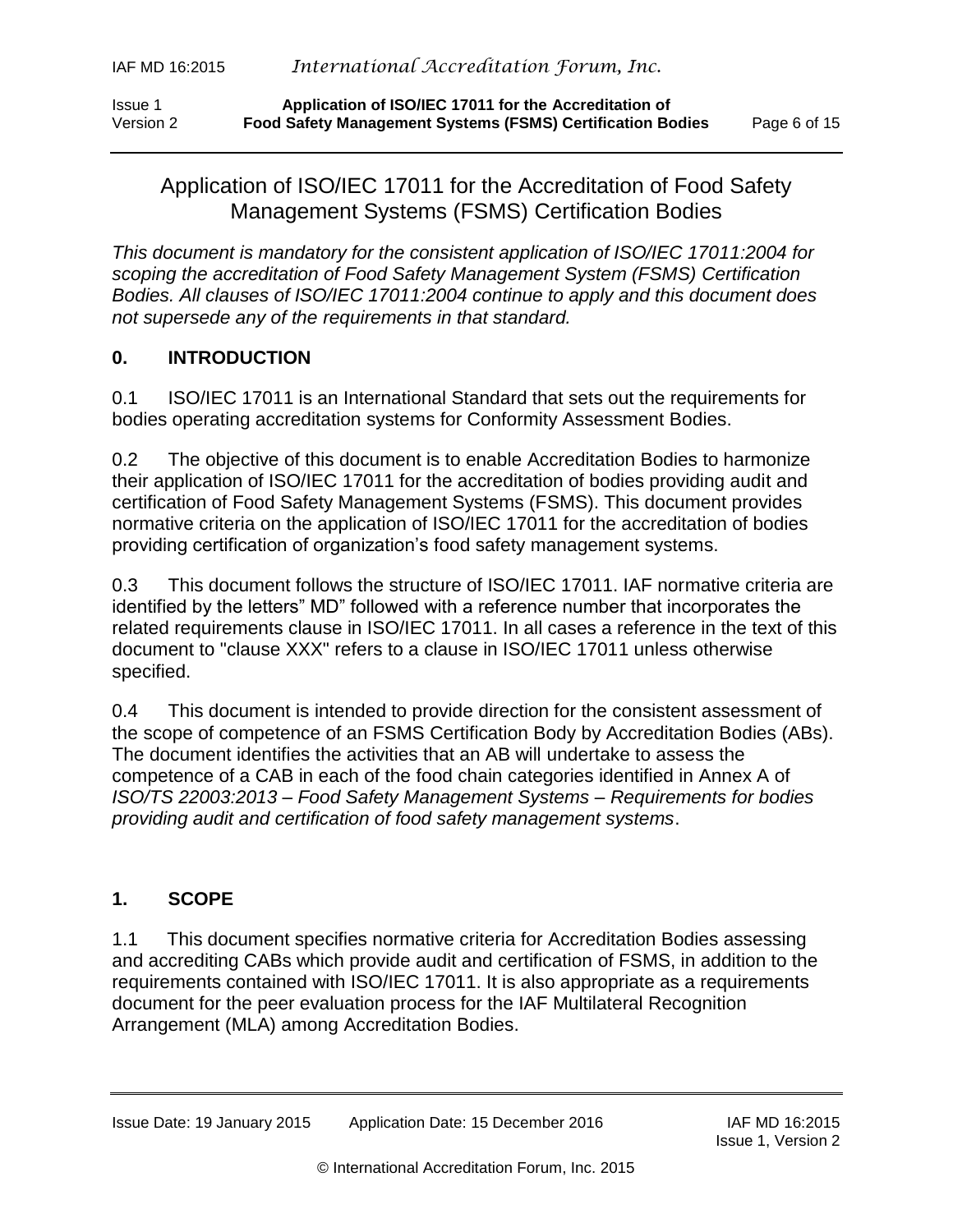## <span id="page-6-0"></span>**2. NORMATIVE REFERENCES**

2.1 For the purposes of this document, the normative references given in ISO/IEC 17011 and the following apply. For dated references, only the edition cited applies. For undated references, the latest edition of the referenced document (including any amendments) applies.

- a) ISO/IEC 17011 Conformity Assessment general requirements for Accreditation Bodies accrediting conformity assessment bodies;
- b) IAF/ILAC A5 IAF/ILAC Multi-Lateral Mutual Recognition Arrangements (Arrangements): Application of ISO/IEC 17011:2004;
- c) ISO/TS 22003:2013 Food safety management systems Requirements for bodies providing audit and certification of food safety management systems;

## <span id="page-6-1"></span>**3. TERMS AND DEFINITIONS**

MD 3.1 The terms and definitions in ISO/IEC 17021 and ISO/TS 22003 apply. No additional terms are defined in this document.

## <span id="page-6-2"></span>**4. ACCREDITATION BODY**

## <span id="page-6-3"></span>**4.1 Legal responsibility**

No additional requirements.

## <span id="page-6-4"></span>**4.2 Structure**

No additional requirements.

## <span id="page-6-5"></span>**4.3 Impartiality**

No additional requirements.

## <span id="page-6-6"></span>**4.4 Confidentiality**

No additional requirements.

## <span id="page-6-7"></span>**4.5 Liability and financing**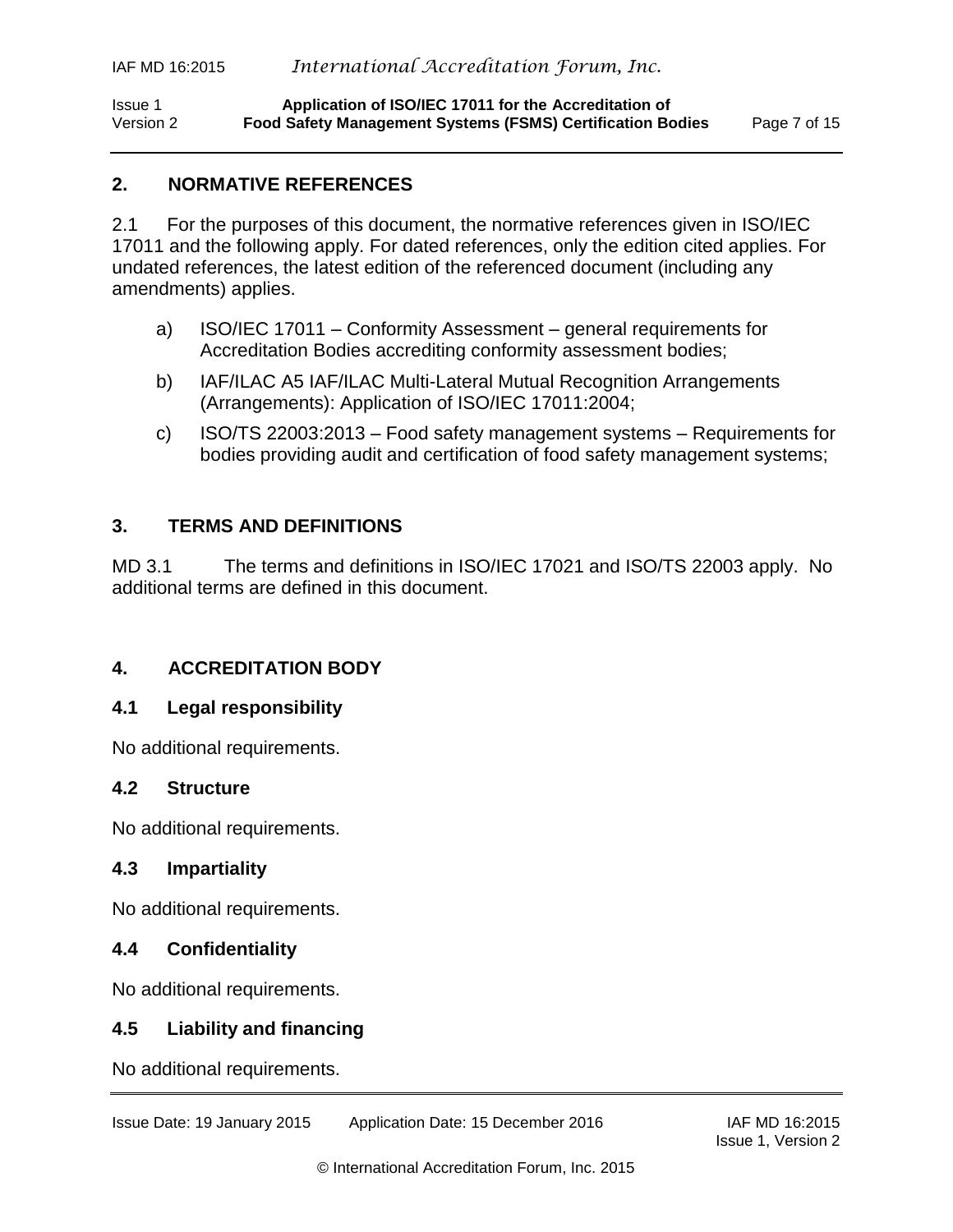Issue 1 **Application of ISO/IEC 17011 for the Accreditation of** Version 2 **Food Safety Management Systems (FSMS) Certification Bodies** Page 8 of 15

#### <span id="page-7-0"></span>**4.6 Accreditation activity**

No additional requirements.

#### <span id="page-7-1"></span>**5. MANAGEMENT**

### <span id="page-7-2"></span>**5.1 General**

No additional requirements.

#### <span id="page-7-3"></span>**5.2 Management system**

No additional requirements.

#### <span id="page-7-4"></span>**5.3 Document control**

No additional requirements.

#### <span id="page-7-5"></span>**5.4 Records**

No additional requirements.

#### <span id="page-7-6"></span>**5.5 Nonconformities and corrective actions**

No additional requirements.

#### <span id="page-7-7"></span>**5.6 Preventive actions**

No additional requirements.

#### <span id="page-7-8"></span>**5.7 Internal audits**

No additional requirements.

#### <span id="page-7-9"></span>**5.8 Management reviews**

No additional requirements.

#### <span id="page-7-10"></span>**5.9 Complaints**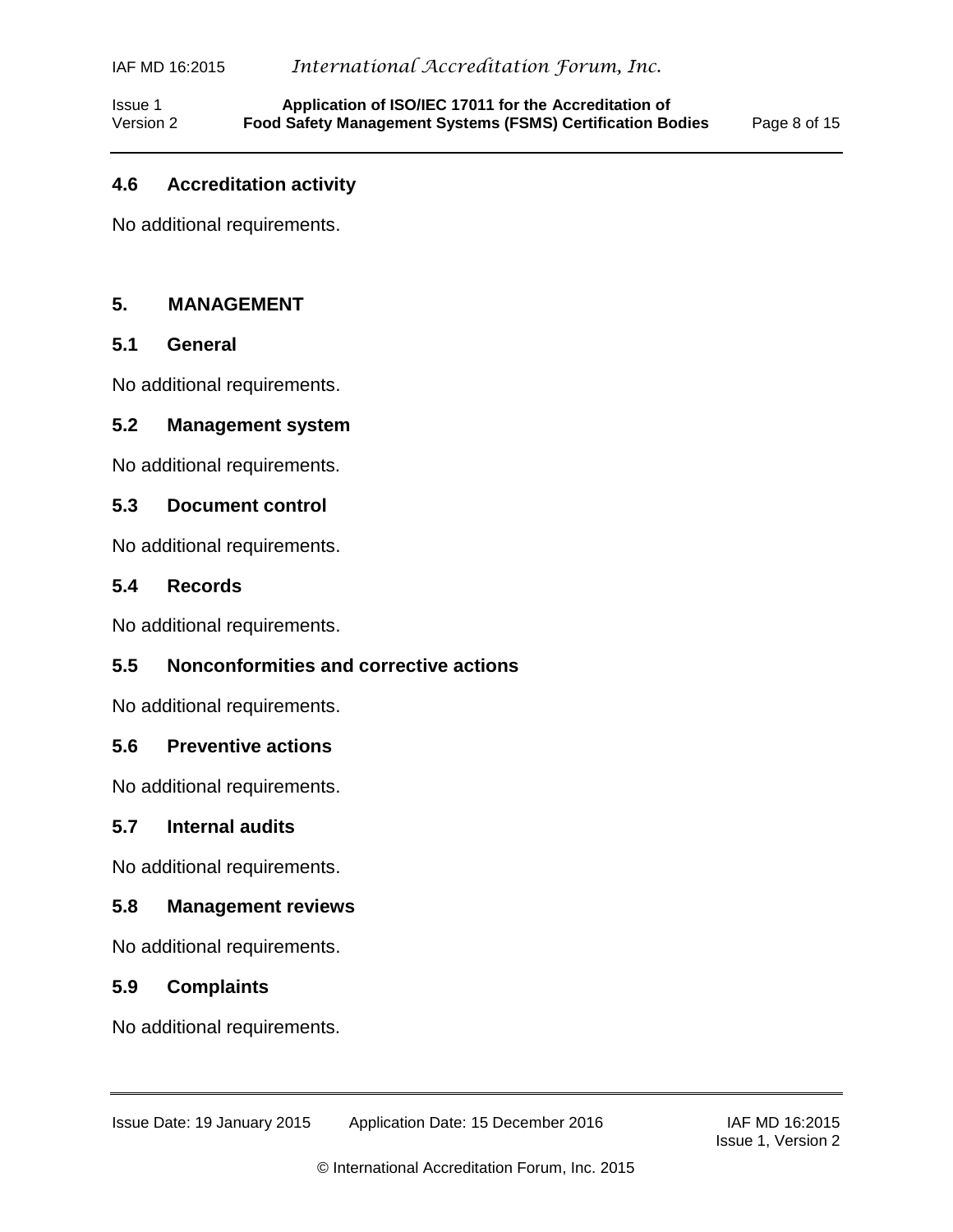Issue 1 **Application of ISO/IEC 17011 for the Accreditation of** Version 2 **Food Safety Management Systems (FSMS) Certification Bodies** Page 9 of 15

### <span id="page-8-0"></span>**6. HUMAN RESOURCES**

### <span id="page-8-1"></span>**6.1 Personnel associated with the Accreditation Body**

No additional requirements.

#### <span id="page-8-2"></span>**6.2 Personnel involved in the accreditation process**

**MD 6.2.1** ISO/IEC 17011 Clause 6.2.1 requires an Accreditation Body to identify the competencies required for each accreditation activity. The following table specifies the knowledge and skills that an Accreditation Body shall apply for specific accreditation activities in the accreditation of an FSMS Certification Body. X means the Accreditation Body personnel shall have a general level of knowledge and skills. X+ indicates a need for the Accreditation Body personnel to have a deeper level of knowledge and skills gained through practical experience or other approaches.

| <b>Accreditation</b><br>functions<br><b>Competency (Note 1)</b>                                                                                                                               | <b>Document</b><br>review | On-Site<br><b>Assessment</b> | <b>Witness</b><br>assessment | <b>Accreditation</b><br>decisions<br>(note 3) | <b>Scheme</b><br>management |
|-----------------------------------------------------------------------------------------------------------------------------------------------------------------------------------------------|---------------------------|------------------------------|------------------------------|-----------------------------------------------|-----------------------------|
| Knowledge of and ability to apply<br>assessment principles, practices<br>and techniques                                                                                                       |                           | $X +$                        | $X +$                        | X                                             | X                           |
| Knowledge of and ability to apply<br>the requirements of ISO/IEC<br>17021 and ISO/TS 22003                                                                                                    | X                         | $X +$                        | $X +$                        | X                                             | X                           |
| Knowledge of CAB certification<br>processes                                                                                                                                                   | X                         | $X +$                        | X                            | X                                             | X                           |
| Knowledge of and ability to apply<br>ISO 22000 or other FSMS<br>certification standards                                                                                                       | X                         | $X +$                        | $X +$                        | X                                             |                             |
| Knowledge of and ability to apply<br>the following in relation to food<br>safety management systems:<br>- HACCP principles<br>- food safety management<br>including PRPs<br>- legal framework | X                         | $X +$                        | $X +$                        | X                                             |                             |
| Knowledge of and ability to apply<br>(in the food chain sector being<br>assessed);<br>- current principles of HACCP                                                                           |                           |                              | $X +$                        |                                               |                             |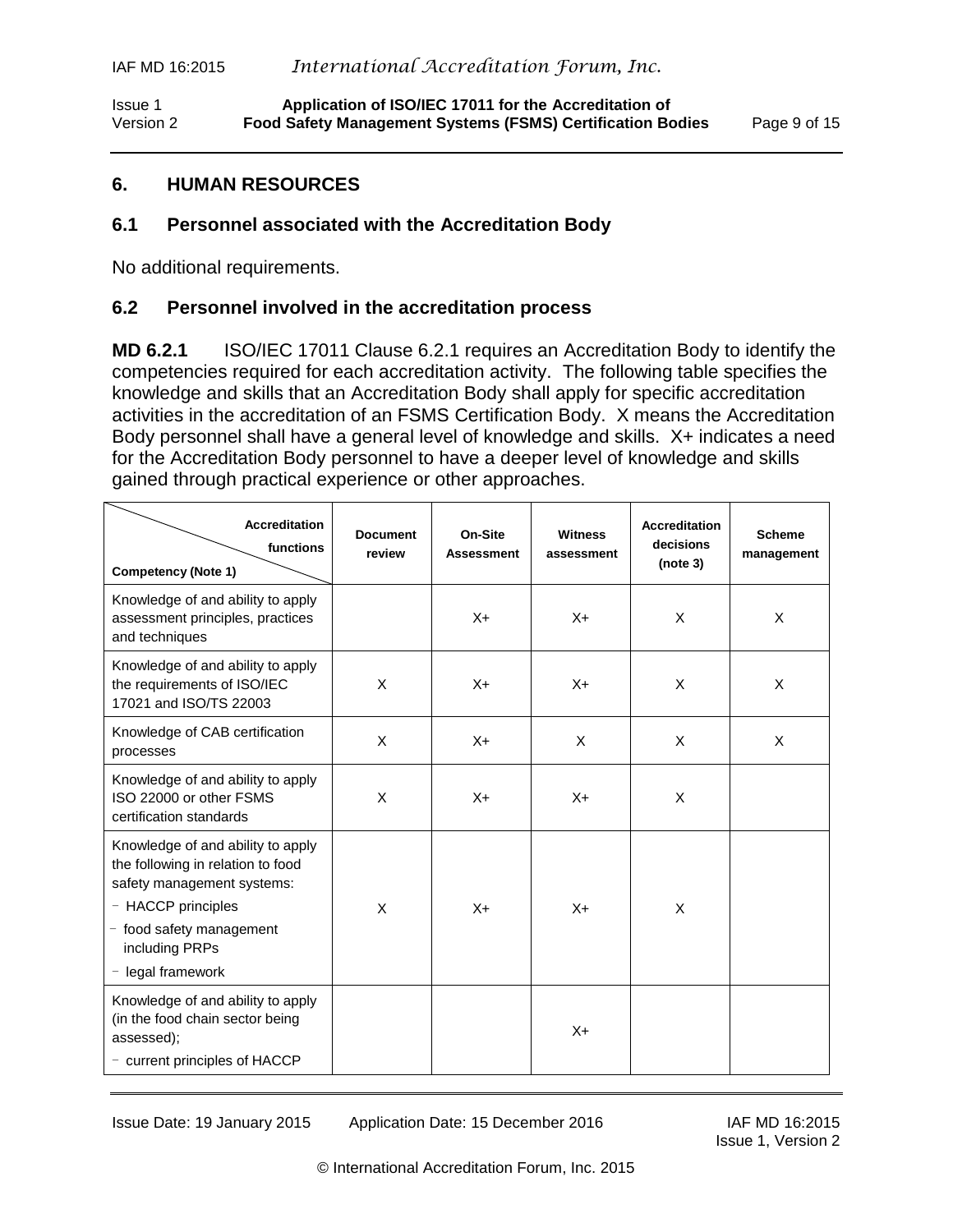#### Issue 1 **Application of ISO/IEC 17011 for the Accreditation of** Version 2 **Food Safety Management Systems (FSMS) Certification Bodies** Page 10 of 15

| $-$ relevant PRPs<br>- identification of food safety<br>hazards                                                  |   |   |  |
|------------------------------------------------------------------------------------------------------------------|---|---|--|
| - control measures                                                                                               |   |   |  |
| - products, processes and<br>practices                                                                           |   |   |  |
| - related legal requirements (note<br>2)                                                                         |   |   |  |
| Knowledge of CAB's Client<br>business sector.                                                                    |   | X |  |
| Knowledge of cultural and social<br>customs related to the categories<br>and geographic areas to be<br>assessed. | X | X |  |

Note 1: Where a team is conducting the assessment, the competencies required are to be held within the team as a whole and not by every individual member of the team. However where an individual is undertaking the assessment that person must have all competencies listed.

Note 2: Legal requirements identified here is an understanding of those regulations that the organisation that is the subject of the witness would be expected to comply with for either the food industry sector or country/state/province within which they operate.

Note 3: When a group reviews assessment reports and makes accreditation decisions, the knowledge required is to be held within the group as a whole and not by each individual member of the group.

## <span id="page-9-0"></span>**6.3 Monitoring**

No additional requirements.

#### <span id="page-9-1"></span>**6.4 Personnel records**

No additional requirements.

## <span id="page-9-2"></span>**7. ACCREDITATION PROCESS**

#### <span id="page-9-3"></span>**7.1 Accreditation criteria and information**

MD 7.1.1 Accreditation assessments shall be against ISO/IEC 17021 including the requirements of ISO/TS 22003. The accreditation documents (e.g. certificate or schedule) shall explicitly state that the accreditation is against ISO/IEC 17021 and ISO/TS 22003.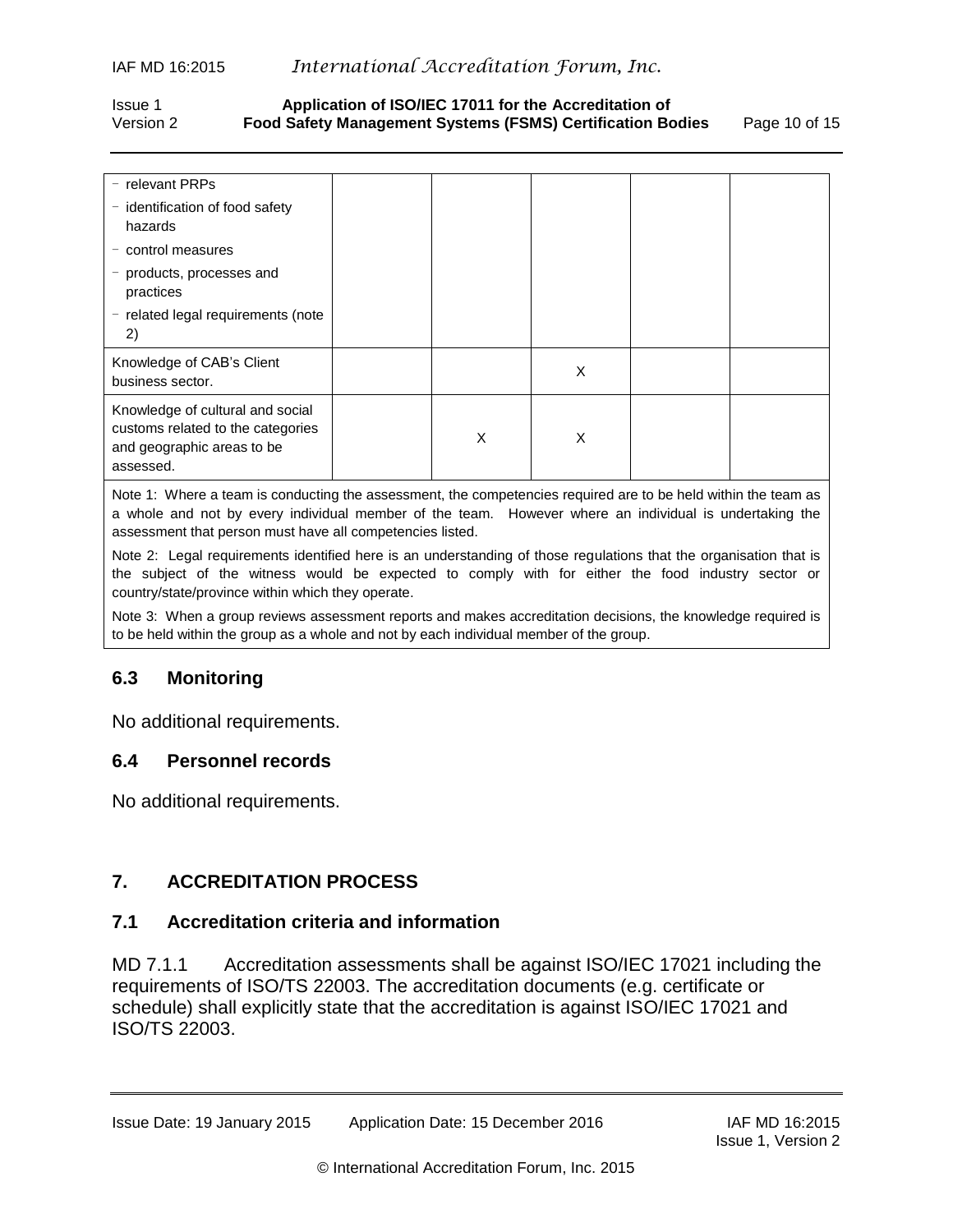Issue 1 **Application of ISO/IEC 17011 for the Accreditation of** Version 2 **Food Safety Management Systems (FSMS) Certification Bodies** Page 11 of 15

#### <span id="page-10-0"></span>**7.2 Application for accreditation**

MD 7.2.1 The Scope of accreditation shall be expressed using the food chain categories detailed in Annex A Table A.1 of ISO/TS 22003.

#### <span id="page-10-1"></span>**7.3 Resource review**

No additional requirements.

#### <span id="page-10-2"></span>**7.4 Subcontracting the assessment**

<span id="page-10-3"></span>No additional requirements.

#### **7.5 Preparation for assessment**

#### **MD 7.5.6 Witnessing**

MD 7.5.6.1 In Table A.1 in Annex A in ISO/TS 22003 the food chain categories are grouped into the following clusters  $1$ :

- 1. Farming (A+B)
- 2. Food and Feed Processing (C+D)
- 3. Catering (E)

l

- 4. Retail, Transport and Storage (F+G)
- 5. Auxiliary Industries (H+I+J)
- 6. (Bio) Chemicals (K)

MD 7.5.6.2 The Accreditation Body shall not grant accreditation for a given food chain category without at least one witness assessment performed in the cluster.

MD 7.5.6.3 This criteria is also applicable to extension of scopes. For extensions inside a cluster, witnessing is not mandatory. Witnessing is mandatory for extensions to categories in a new cluster.

 $<sup>1</sup>$  These clusters are established only for the accreditation process and are not appropriate to be used by Certification</sup> Bodies in their certification processes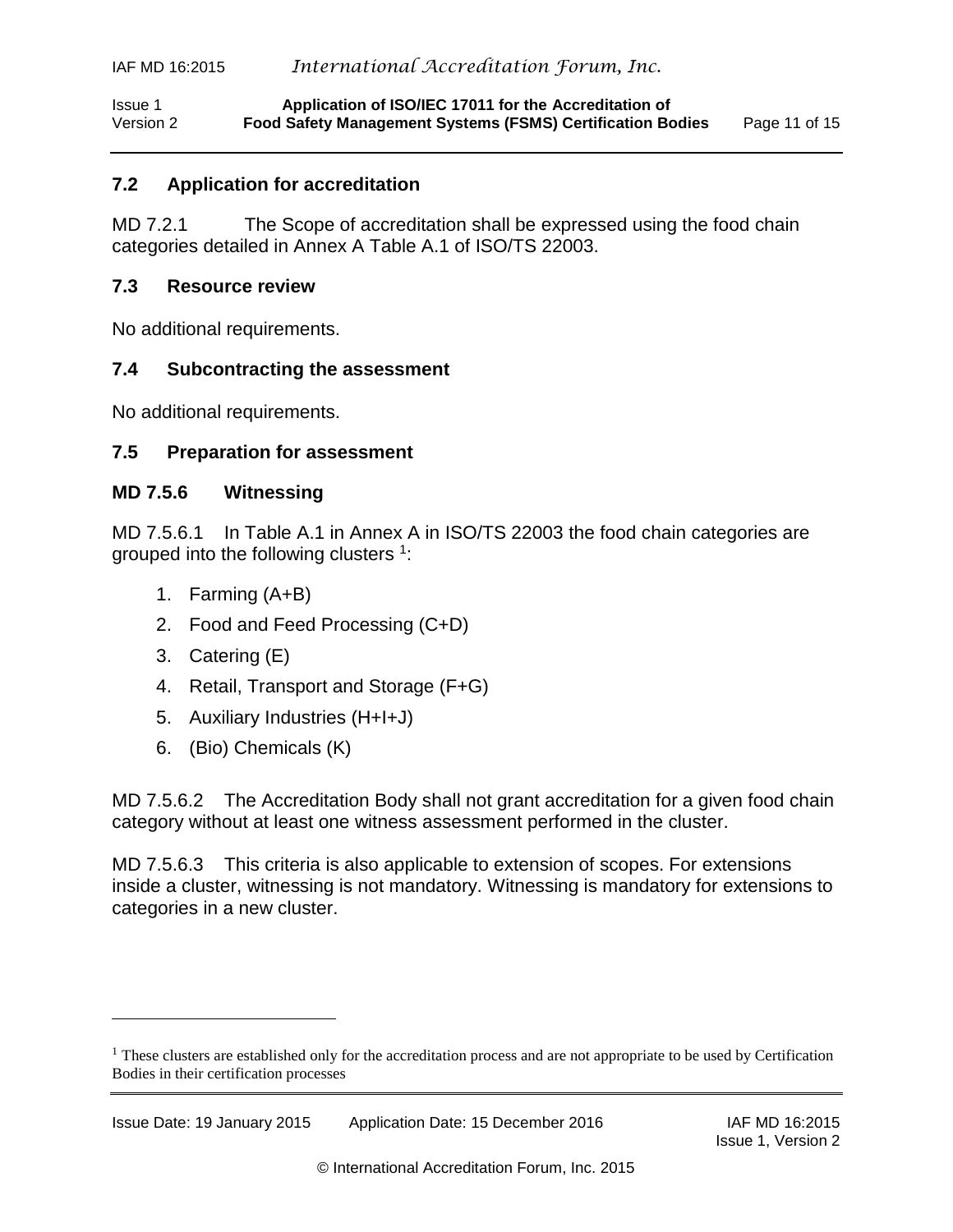#### Issue 1 **Application of ISO/IEC 17011 for the Accreditation of** Version 2 **Food Safety Management Systems (FSMS) Certification Bodies** Page 12 of 15

MD 7.5.6.4 These requirements are **minimum** requirements (except for the cases described in MD 7.5.6.11). The Accreditation Body shall assess every individual case and decide if more witnessing is needed in specific situations based on the outcome of the office assessment, existing food safety management schemes accreditations and process risks.

MD 7.5.6.5 The Accreditation Body shall witness at least one audit in cluster 2 (if covered by the accredited scope of the Certification Body) each year and at least one audit in each of the other clusters during the accreditation cycle.

MD 7.5.6.6 A single witness assessment could encompass different categories if the activities of the witnessed company and of the Certification Body justify it.

MD 7.5.6.7 A witness of an initial certification audit, including stage 1, should be undertaken as part of the initial accreditation**.** At least one of the witness audits per accreditation cycle should include an initial certification audit.

MD 7.5.6.8 Wherever feasible, throughout its accreditation cycle, the Accreditation Body should ensure that witness assessments are performed in those sub-categories (from those covered by the Certification Body scope) with the higher risks of food safety hazards.

MD 7.5.6.9 It is preferable that the Accreditation Body witnesses an audit team that has not been witnessed previously in that particular food chain category.

MD 7.5.6.10 Witness assessments shall avoid the repeated witnessing of the same Certification Body client company. Accreditation Bodies shall take into account previous results of witnessing to establish its witness strategy.

MD 7.5.6.11 The Accreditation Body may take into account accreditations granted to the Certification Body in other food safety standards or schemes (either management system or product certification schemes) for categories in the same cluster when deciding which witness assessments need to be performed. In these cases the Accreditation Body may use witnessing performed in one of such schemes to substitute some but not the majority, of the witness assessment activity required in MD 7.5.6.2 to MD 7.5.6.6. This should be based on the certification activity of clients and distribution of the CB's auditors. These cases shall be fully documented and justified by the Accreditation Body.

## <span id="page-11-0"></span>**7.6 Document and record review**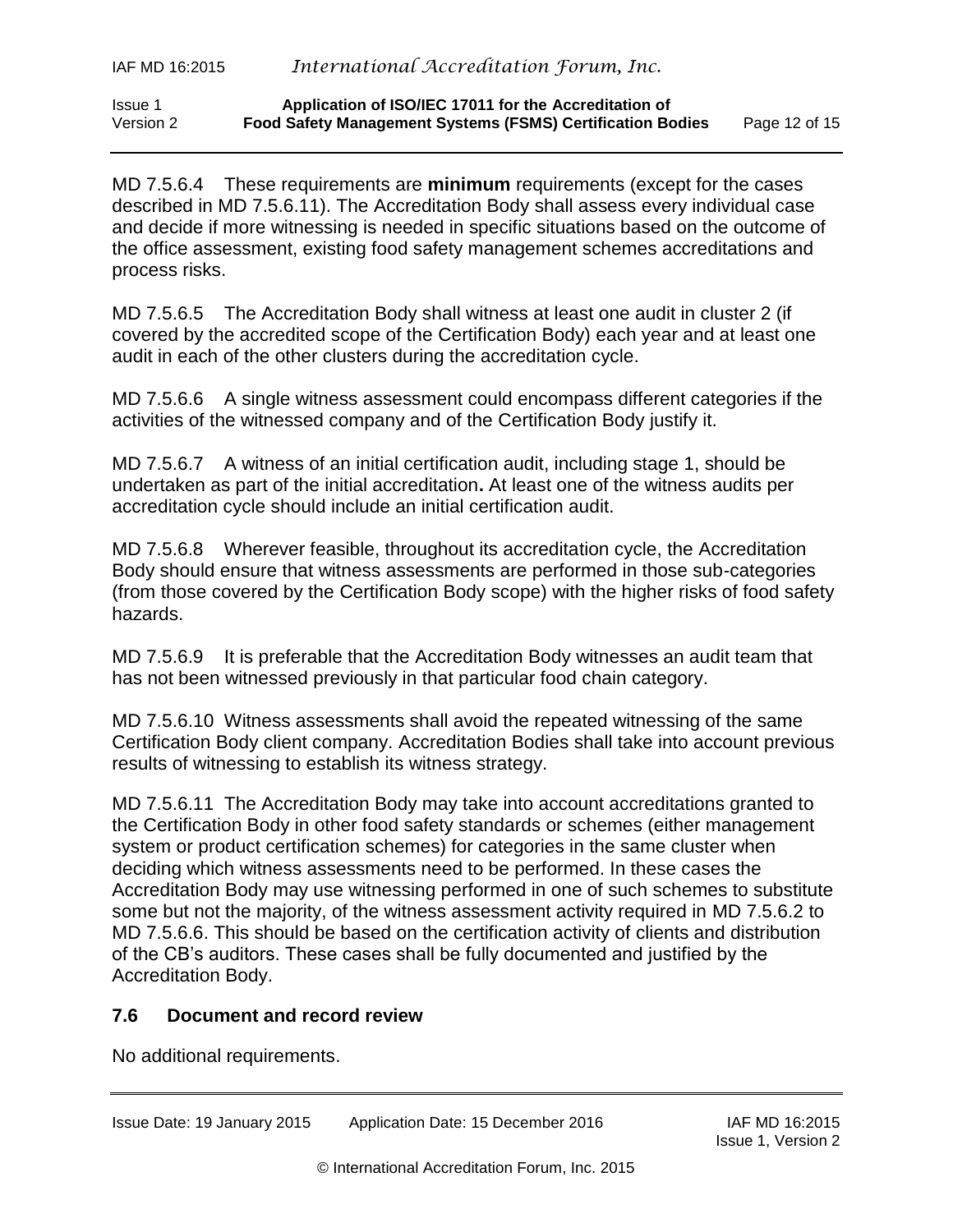## <span id="page-12-0"></span>**7.7 On-site assessment**

MD 7.7.1 Accreditation for one or more food chain categories (ISO/TS 22003 Annex A Table A.1) confirms that the Certification Body has demonstrated competence to deliver certification for FSMS (e.g. ISO 22000) in those food chain categories.

MD 7.7.2 However, it does not mean that the Certification Body has auditors with the competence needed in all the sub-categories that may be included in such food chain categories. For this reason before granting accreditation for a specific food chain category, the Accreditation Body shall assess that:

- a) The Certification Body has competent personnel to perform the contract review and select the correct food chain category and sub-category (see Annex C in ISO/TS 22003).
- b) The Certification Body has established technical criteria to describe the competence for personnel in each sub-category defined.
- c) The Certification Body has competent personnel in at least one sub-category of the food chain category.
- d) The Certification Body has established a process giving assurance that accredited certification will be offered only in sub-categories where the Certification Body has competent personnel.
- e) The Certification Body keeps an updated list of the sub-categories in which it has competent personnel. This list shall be available to the Accreditation Body on demand.
- f) The Certification Body is able to demonstrate that it has at least one active or potential application in the food chain category for which it is seeking accreditation.

## <span id="page-12-1"></span>**7.8 Analysis of findings and assessment report**

No additional requirements.

# <span id="page-12-2"></span>**7.9 Decision-making and granting accreditation**

No additional requirements.

# <span id="page-12-3"></span>**7.10 Appeals**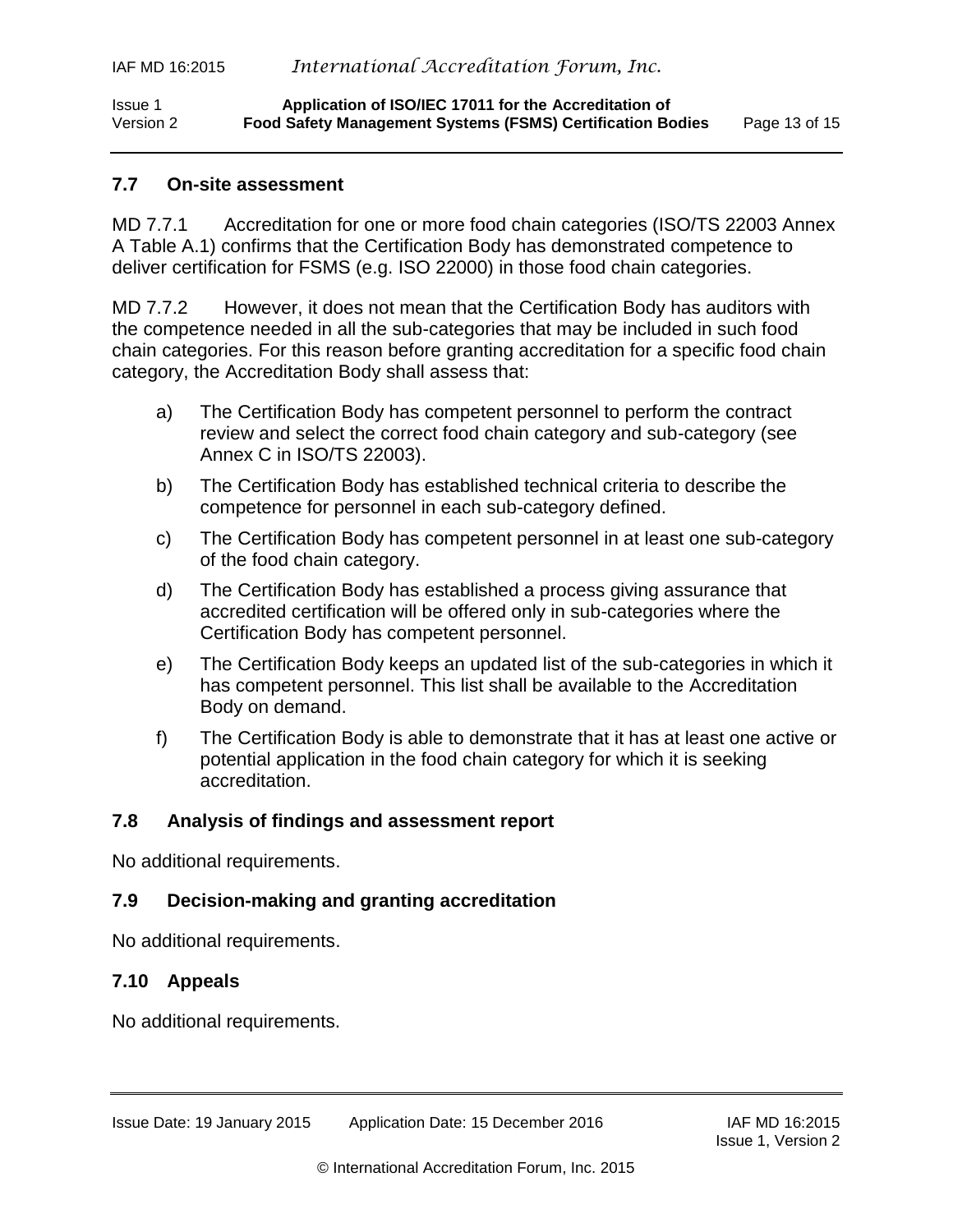Issue 1 **Application of ISO/IEC 17011 for the Accreditation of** Version 2 **Food Safety Management Systems (FSMS) Certification Bodies** Page 14 of 15

#### <span id="page-13-0"></span>**7.11 Reassessments and surveillance**

No additional requirements.

#### <span id="page-13-1"></span>**7.12 Extending accreditation**

No additional requirements.

#### <span id="page-13-2"></span>**7.13 Suspending, withdrawing or reducing accreditation**

No additional requirements.

#### <span id="page-13-3"></span>**7.14 Records on CABs**

No additional requirements.

#### <span id="page-13-4"></span>**7.15 Proficiency testing and other comparisons for laboratories**

No additional requirements.

#### <span id="page-13-5"></span>**8. RESPONSIBILITIES OF THE ACCREDITATION BODY AND THE CAB**

#### <span id="page-13-6"></span>**8.1 Obligations of the CAB**

No additional requirements.

#### <span id="page-13-7"></span>**8.2 Obligations of the Accreditation Body**

No additional requirements.

#### <span id="page-13-8"></span>**8.3 Reference to accreditation and use of symbols**

No additional requirements.

End of IAF Mandatory Document Scoping of Accreditation of Certification Bodies Offering Certification of Food Safety Management Systems.

#### **Further Information**

For further Information on this document or other IAF documents, contact any member of IAF or the IAF Secretariat.

Issue Date: 19 January 2015 Application Date: 15 December 2016 IAF MD 16:2015

Issue 1, Version 2